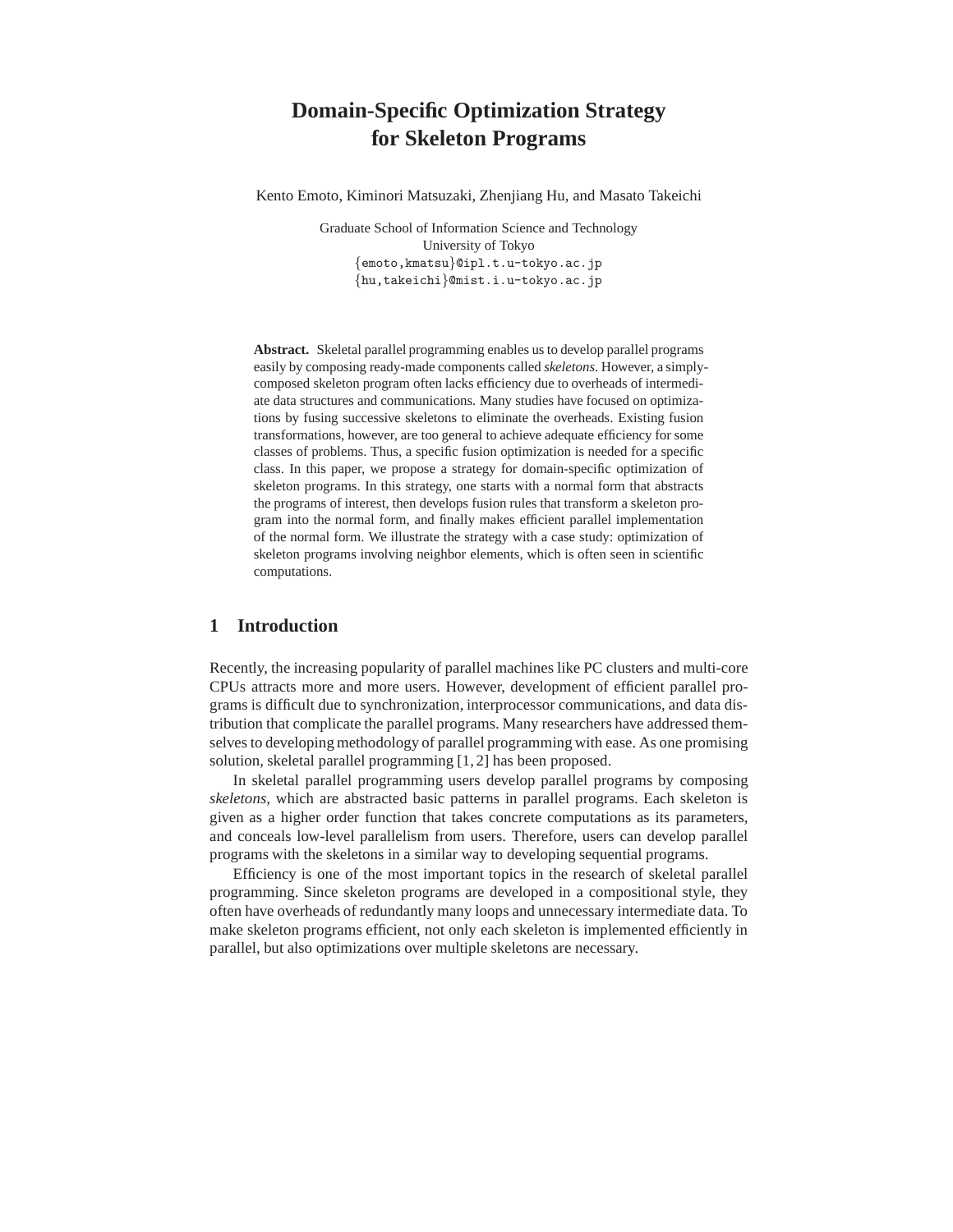#### 2 K. Emoto et al.

There have been several studies on the optimizations over multiple skeletons based on *fusion transformations* [3–7], which were studied in depth in the field of functional programming [8, 9]. In particular, general fusion optimizations [3–6] have achieved good results both in theory and in practice. For example, Hu et al. [5] proposed a set of fusion rules based on a general form of skeletons named accumulate.

Although the general fusion optimizations so far are reasonably powerful, there is still large room for further optimizations. Due to the generality of their fusion transformations, some overheads in skeleton programs are left through the general fusion optimizations. In many cases such overheads can be removed if we provide a programspecific implementation. Thus, some specific optimizations are important for efficiency of skeleton programs.

In this paper, we study domain-specific optimizations to make skeleton programs more efficient. The target skeleton programs of these optimizations are domain-specific in the sense that the programs are built with a fixed set of skeletons and have some specific way of compositions of the skeletons. With the knowledge of the domain-specific properties, we expect to develop more efficient domain-specific programs.

The main contribution of the paper is a new strategy for domain-specific optimization of skeleton programs. The strategy proposed is as follows. First, we formalize a *normal form* that captures the domain-specific computations. Then, we develop *fusion rules* that transform a skeleton program into the normal form. Finally, we provide an efficient *parallel implementation* of the normal form.

We confirm the usability and effectiveness of the strategy with a case study of optimizing skeleton programs that involve neighbor elements, which is often seen in scientific computations. We formalize a normal form and fusion rules for the class of skeleton programs and developed a small system for fusing skeleton programs into the normal form implemented efficiently in parallel. The experiment results show effectiveness of the domain-specific optimization.

The rest of this paper is organized as follows. Section 2 explains our strategy for domain-specific optimization of skeleton programs. Section 3 gives a case study of optimization for skeleton programs involving neighbor elements. Section 4 discusses the applicability of our strategy and related work. Section 5 concludes this paper.

## **2 A General Strategy for Domain-Specific Optimization**

In skeletal parallel programming, domain-specific programs are often developed with a fixed set of skeletons composed in a specific manner. Based on this observation, we propose the following strategy for developing domain-specific optimizations.

- 1. Design a normal form that abstracts target computations.
- 2. Develop fusion rules that transform a skeleton program into the normal form.
- 3. Implement the normal form efficiently in parallel.

In designing a normal form, we should have the following requirements in mind. A normal form is specified to describe any computation of target programs but should not be too general. A normal form should be specific to the target programs, and should enable us to develop efficient implementation for it. In addition, a normal form should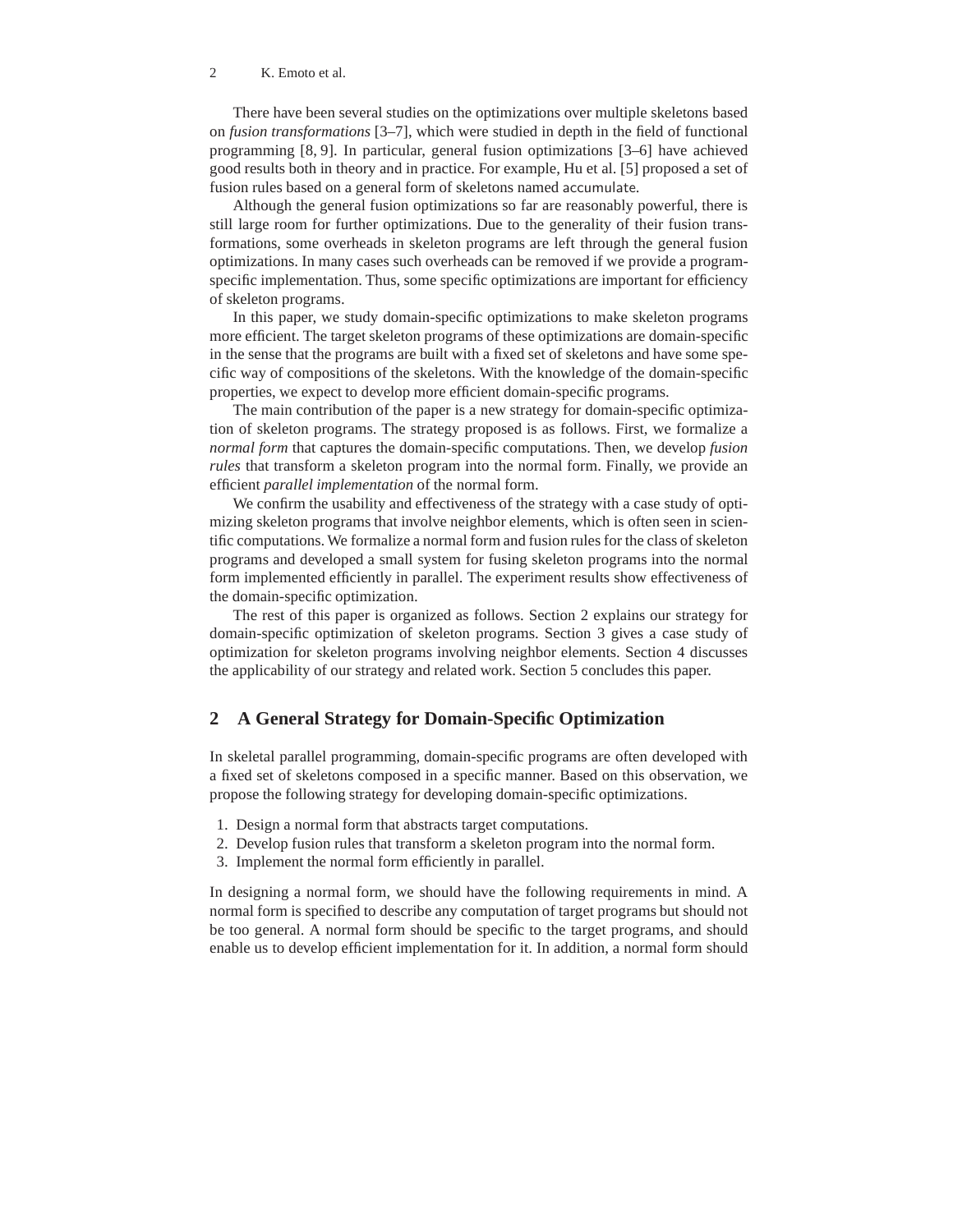be closed under the fusion rules to maintain the result of optimization in the form. Once we formalize a normal form with fusion rules and efficient implementation, we can perform the optimization easily: we first transform a skeleton program into the normal form with the fusion rules, and then we translate the program in the normal form to an efficient program.

We now demonstrate our strategy with a toy example. We consider programs described by compositions of the following two skeletons map and shift≫.

$$
\begin{array}{ll}\n\mathsf{map}(f, [a_1, \dots, a_n]) &= [f(a_1), \dots, f(a_n)] \\
\mathsf{shift}_{\geq}(e, [a_1, \dots, a_n]) = [e, a_1, \dots, a_{n-1}]\n\end{array}
$$

Here, a list is denoted by lining elements up between '[' and ']' separated by ','. Skeleton map applies given function f to each element of the input list. Skeleton shift $\gg$  shifts elements of the input list to the right by one, and inserts given value  $e$  as the leftmost element. The last element of the input is discarded. An instance of the target skeleton programs is shown below. Since one skeleton has one loop in its implementation, this program has four loops as well as two communication phases in two shift≫s.

$$
ys = \text{shift}_{\geqslant}(e_0, \text{map}(f, \text{shift}_{\geqslant}(e_1, \text{map}(g, xs))))\ .
$$

First, we design a normal form by abstracting computation of the target programs. Each resulting list consists of two parts in terms of its generation: some left elements are computed from constants introduced by skeleton shift≫, and the other elements are computed by applying functions of map skeletons to the input list. Thus, we can define a normal form for the programs as a triple  $\langle [c_1, \ldots, c_r], [f_1, \ldots, f_m], xs \rangle$ : a list of constants, a list of functions, and an input list. For example, the above example program for ys can be described in the normal form as  $\langle [e_0, e'_1], [g, f], xs \rangle$  where  $e'_1 = f(e_1)$ .

Then, we define fusion rules to transform any instance of target programs into the normal form where each skeleton is fused with the normal form.

$$
xs \Rightarrow \langle[],[], xs\rangle
$$
  
\n
$$
\mathsf{map}(f, \langle [c_1, \ldots, c_r], [f_1, \ldots, f_m], xs \rangle) \Rightarrow \langle [f(c_1), \ldots, f(c_r)], [f, f_1, \ldots, f_m], xs \rangle
$$
  
\n
$$
\mathsf{shift}_{\geq}(e, \langle [c_1, \ldots, c_r], [f_1, \ldots, f_m], xs \rangle) \Rightarrow \langle [e, c_1, \ldots, c_r], [f_1, \ldots, f_m], xs \rangle
$$

The rule for map applies the given function  $f$  to each constant element, and inserts the function to the list of functions. The rule for shift $\gg$  inserts the given constant e to the list of constants. It is straightforward to check that the instance above can be transformed into the normal form as shown above. It is worth remarking that any instance of the target programs can be transformed into the normal form using these rules.

Finally, we develop an efficient parallel implementation of the normal form. The programs in the normal form above can be implemented with a single loop and a single communication. For instance, the example program in the normal form is implemented as follows. Here, the input list xs is divided into blocks of the length  $bsize$  (>2) and each processor has one of these blocks. Note that indices of arrays start from one.

```
if(proc != last_proc) send_to_next_proc(xs[bsize-1], xs[bsize]);
if(proc != first_proc) recv_from_prev_proc(v0, v1);
for(i = 3; i \leq bsize; i++) \{ ys[i] = f(g(xs[i-2])); \}
```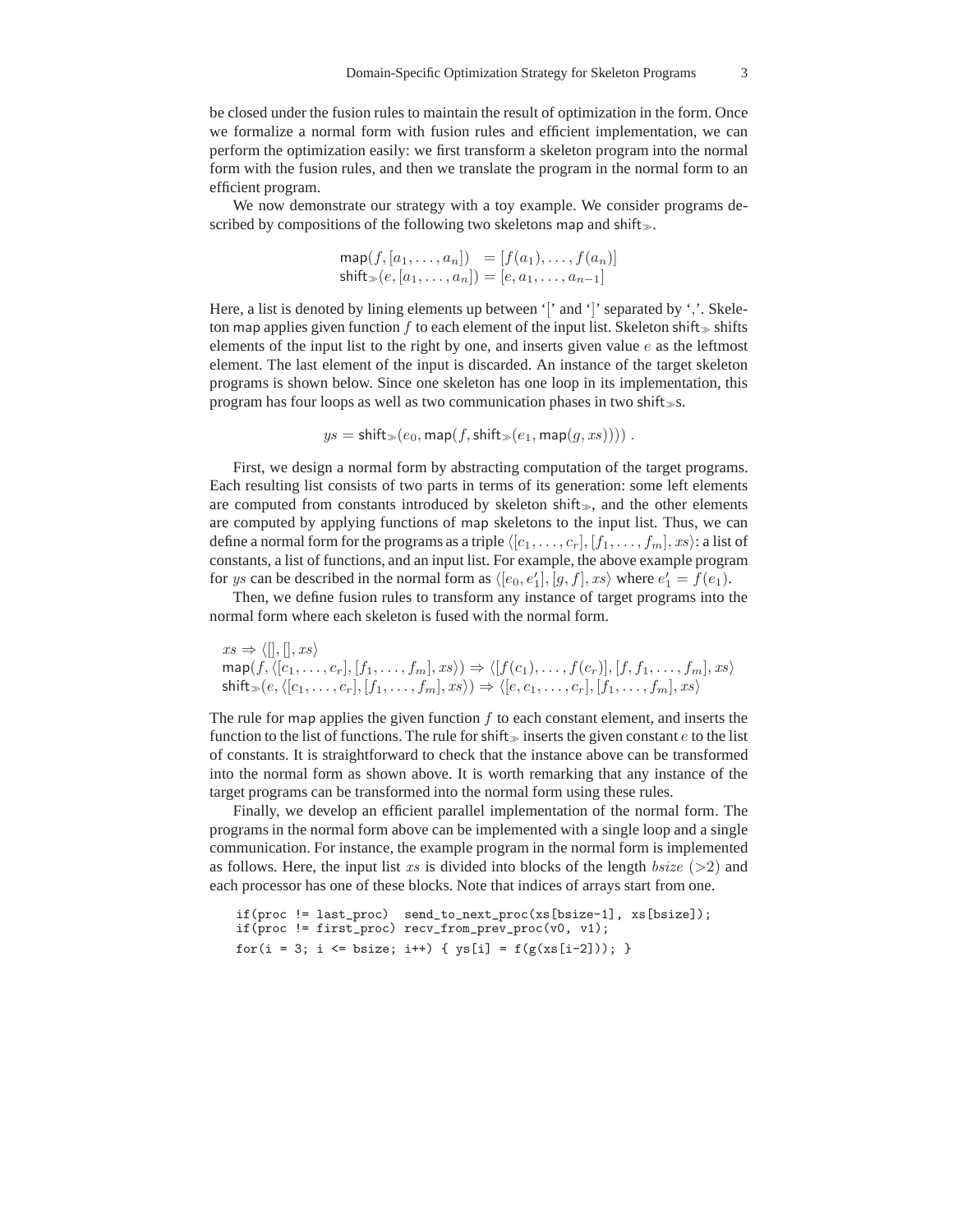4 K. Emoto et al.

if(proc == first\_proc) { ys[1] = e0; ys[2] = f(e1); } else  ${ { {y}}{\rm{s}}[1] = f({g(v0)}); { y}{\rm{s}}[2] = f({g(v1)}); }$ 

In this implementation, skeletons of the original program have been fused into one loop with one communication. As illustrated so far, the example skeleton program has been optimized with the normal form and the fusion rules.

# **3 A Case Study: Optimizing Skeleton Programs Involving Neighbor Elements**

We demonstrate our strategy by a case study of optimizing skeleton programs that involve neighbor elements, which is often seen in scientific computations. Due to space limitation, we omit the details of formal definitions. The details can be found in the technical report [10].

#### **3.1 Target Skeleton Programs**

Our target skeleton programs involve neighbor elements using combination of shift≪, shift $\gg$ , zip and map.

$$
Program ::= \text{map}(f, Program) \mid \text{zip}(Program, Program) \mid \text{shift} \ll (e, Program) \mid \text{shift} \gg (e, Program) \mid x
$$

Here,  $f$  means a function,  $e$  means an element, and  $x$  means an input list. We introduce two skeletons zip and shift≪ as well as previously defined skeletons map and shift≫. Skeleton zip makes a list of pairs of corresponding elements in the given two lists of the same length. Skeleton shift<sup>≪</sup> shifts elements to the left and inserts the given value as the rightmost element. The first element of the input is discarded.

$$
\mathsf{zip}([a_1, \ldots, a_n], [b_1, \ldots, b_n]) = [(a_1, b_1), \ldots, (a_n, b_n)]
$$
  
shift $\leq (e, [a_1, \ldots, a_n])$  =  $[a_2, \ldots, a_n, e]$ 

Note that any instance of Program takes a list and returns a list of the same length, and that each skeleton has parallel implementation [11].

As our running example, consider a simple program for the following recurrence equation obtained by rearranging a difference equation for physical simulation. Here,  $u_i^n$  denotes a value of a field u at time n and at location i, and we consider simple boundary conditions:  $u_0^n = b_L$  and  $u_{N+1}^n = b_R$  for a fixed N.

$$
u_i^{n+1} = c_{-1}u_{i-1}^n + c_0u_i^n + c_1u_{i+1}^n
$$

A skeleton program next that computes the values at the next time form the current values of  $u$  in parallel is given as follows.

$$
\begin{array}{ll} \displaystyle \mathit{next}(u) = \mathbf{let} \; v'_{-1} = \mathsf{map}(c_{-1} \times, \mathsf{shift}_\gg(b_L, u)) \\ \displaystyle v'_0 = \mathsf{map}(c_0 \times, u) \\ \displaystyle v'_1 = \mathsf{map}(c_1 \times, \mathsf{shift}_\ll(b_R, u)) \\ \text{in} \; \mathsf{map}(\mathit{add}, \mathsf{zip}\left(v'_{-1}, \mathsf{map}(\mathit{add}, \mathsf{zip}(v'_0, v'_1) \right))) \end{array}
$$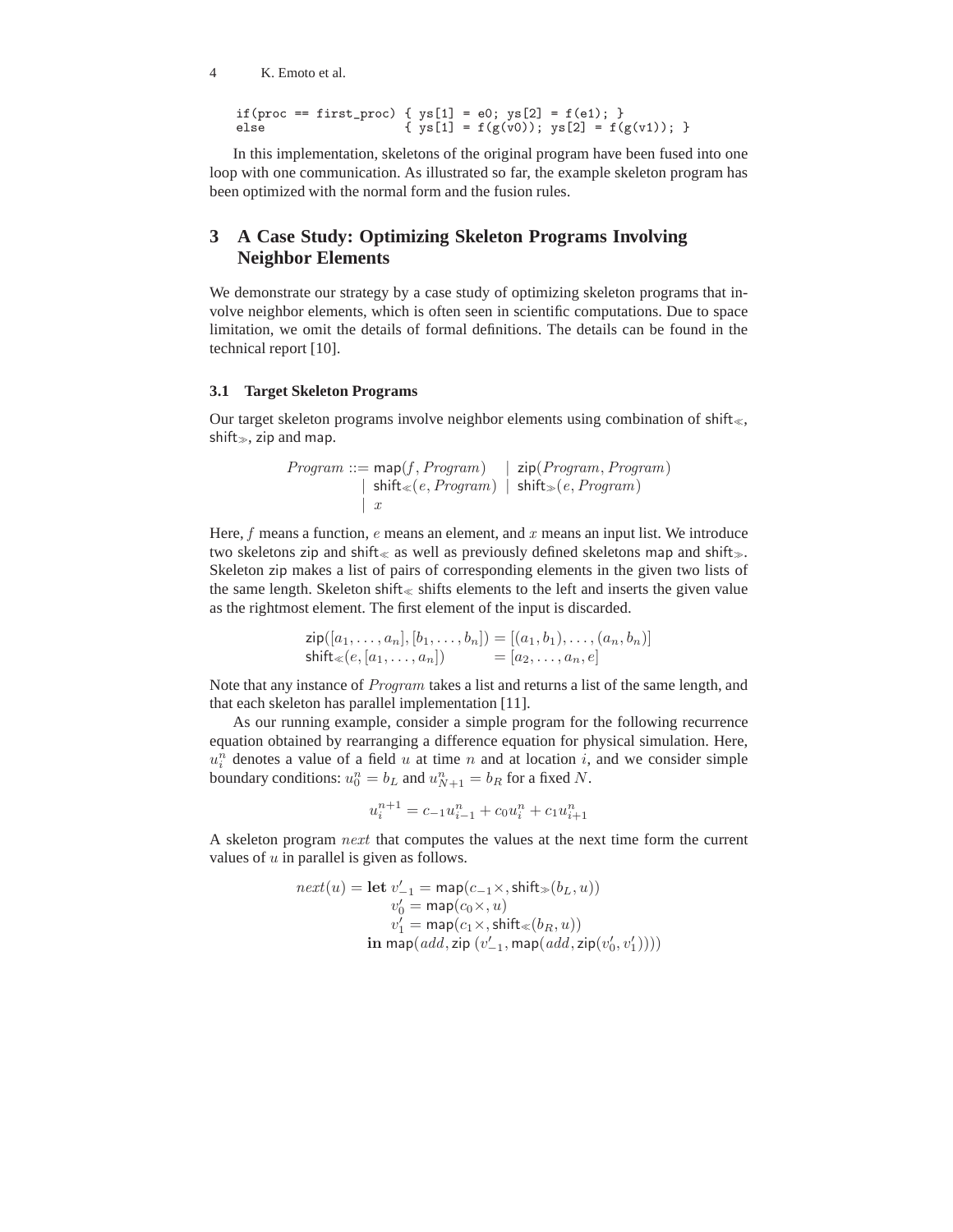Here, we use intermediate variables  $v'_{-1}$ ,  $v'_{0}$ , and  $v'_{1}$  for readability, although the definition of target programs Program does not have variables. The correspondence of the program *next* and the above recurrence equation is as follows. First, to generate a list corresponding to the first term  $c_{-1}u_{i-1}^n$ , we apply shift  $\gg$  to shift the elements, and apply map to multiply the coefficient  $c_{-1}$ . Similarly, lists corresponding to the second and the third terms are generated by using shift≪ and map. Then, zipping these three lists by zip and adding elements by map *add*, we obtain the final result. Since each of the three lists are shifted by shift $\gg$  and shift $\ll$ , the *i*th element of the resulting list is  $c_{-1}u_{i-1} + c_0u_i + c_1u_{i+1}.$ 

In the rest of this paper, we explain our idea by using this example next.

#### **3.2 Normal Form**

The first step of our strategy is to design a normal form that can describe any computation of target programs. In this section, we give a normal form for Program (see Section 3.1) that involves neighbor elements by using map, zip, shift $\gg$  and shift $\ll$ .

Generally, any computation of a target skeleton program is denoted by a triple  $\llbracket l_s, ce, rs \rrbracket$ . Here, ls is a list of computational trees for the left edge of the resulting list, ce is a common computational tree for the center part, and rs is a list of computational trees for the right edge. Thus, we use this triple as our normal form, and denote this triple by using special brackets for readability.

For the example *next*, the leftmost element  $l_1$  and the rightmost element  $r_1$  of the resulting list are calculated by the following expressions. Here, for a fixed index i,  $u[i]$ and  $u[i]$  denote the *i*th elements of u from the left and the right respectively.

$$
l_1 = add((c_{-1} \times b_L, add((c_0 \times u[\overrightarrow{0}], c_1 \times u[\overrightarrow{1}]))))
$$
  

$$
r_1 = add((c_{-1} \times u[\overleftarrow{1}], add((c_0 \times u[\overrightarrow{0}], c_1 \times b_R))))
$$

Each computation involves variables  $(u[0]$  and  $u[1]$ , or  $u[1]$  and  $u[0]$ ) and a constant  $(b_L)$ or  $b_R$ ) introduced by shift $\gg$  or shift $\ll$ . On the other hand, each element in the center part is calculated by evaluating the following expression  $ce$  against each index i. Here, we omit the index  $i$  since only the difference from the index is important. Thus,  $u$  denotes the *i*th element,  $u \ll 1$  denotes the element on the left of the *i*th element, and  $u \gg 1$  denotes the element on the right.

$$
ce = add((c_{-1} \times u_{\ll 1}, add((c_0 \times u, c_1 \times u_{\gg 1}))))
$$

Summarizing these observations, we can denote the whole computation of next by a triple  $[[l_1], ce, [r_1]]$ . Thus, we use this triple as the normal form. These computational trees have the following structures.

$$
\left[\begin{array}{c}\n\begin{pmatrix}\n\cdot & & & & \\
\cdot & & & \\
c_{-1} & & & \\
\cdot & & & \\
b_{L} & c_{0} & c_{1} \times \\
\cdot & & & \cdot \\
& & & u(0) & u(1)\n\end{pmatrix}, \begin{array}{c}\n\cdot & & & & \\
c_{-1} & & & & \\
c_{-1} & & & & \\
& & & & \n\end{array}, \begin{array}{c}\n\cdot & & & \\
c_{-1} & & & & \\
c_{-1} & & & & \\
& & & & \n\end{array}, \begin{array}{c}\n\cdot & & & \\
c_{-1} & & & & \\
c_{-1} & & & & \\
& & & & \n\end{array}\right]
$$
\n(1)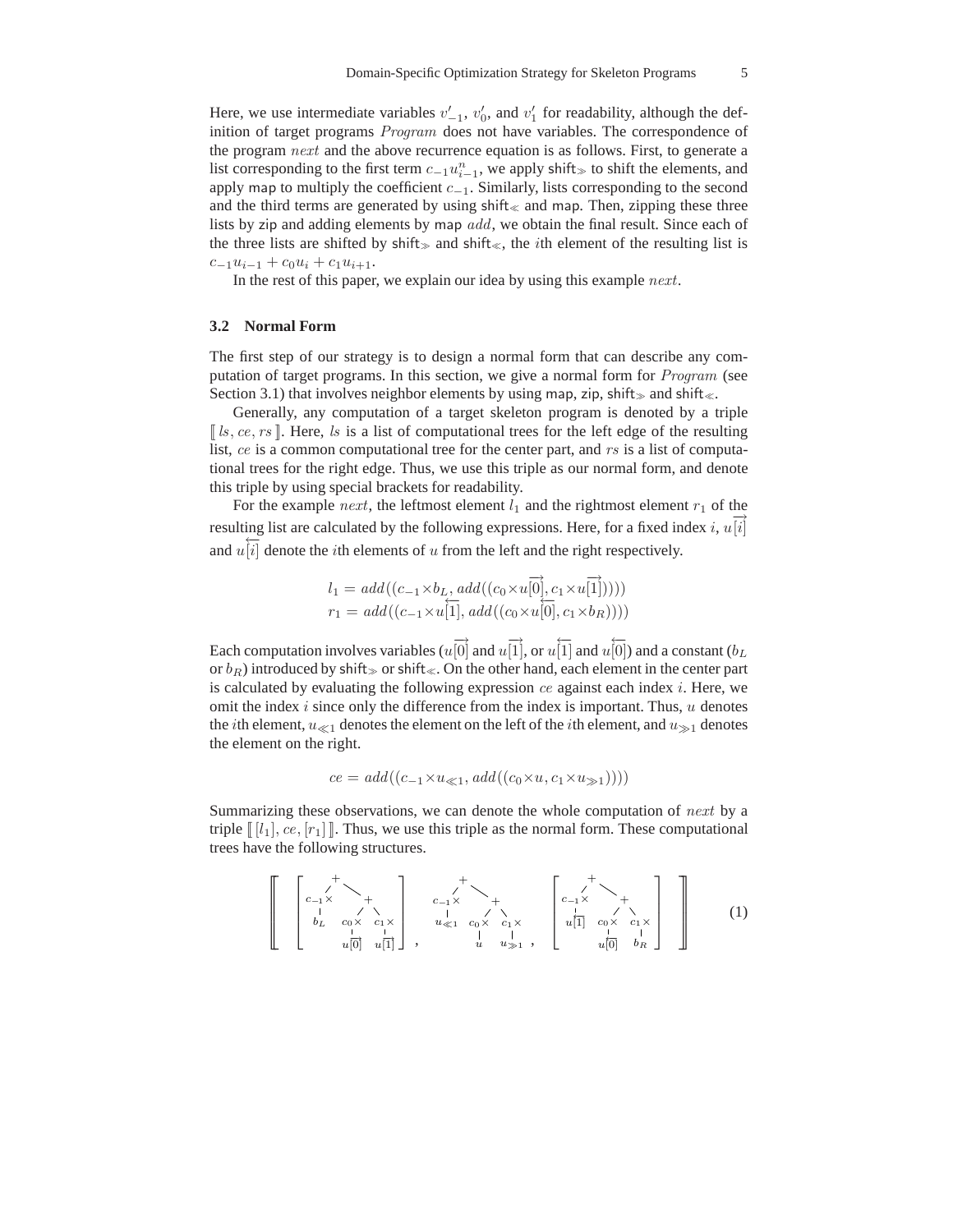

**Fig. 1.** An image of fusion rules. Rectangles show the resulting lists. The three parts separated by vertical lines correspond to the triple of a normal form. Changed parts are shaded.

#### **3.3 Fusion Rules for Transformation to a Normal Form**

The second step of our strategy is to define fusion rules to transform a skeleton program to a normal form. These rules should be able to transform any of the target skeleton programs to a normal form. In this section, we give fusion rules to transform a skeleton program Program (see Section 3.1) into the normal form.

The transformation is done one by one using fusion rules. Figure 1 shows an image of the fusion rules (formal definitions can be found in the technical report [10]). Since our target program involves four kinds of skeletons, there are four fusion rules. As an explanation of these rules, we transform the example next into the normal form.

The base case is the transformation of the argument list  $u$ . A list  $u$  needs only the common computational tree  $u$  that is just the element of  $u$ . So,

$$
u \Rightarrow [[], u, []].
$$

Next, we fuse shift  $\gg$  to transform shift $\gg$ ( $b_L$ ,  $u$ ). Since shift $\gg$  introduces the constant  $b<sub>L</sub>$  to the leftmost element, a new computational tree of the constant  $b<sub>L</sub>$  is introduced to the new normal form. Also, the amount of shifting in the common tree is updated by one.

$$
\textsf{shift}_\gg(b_L, \llbracket\, [\,], u, [\,]\,]\,) \Rightarrow \llbracket\, [b_L], u_{\gg 1}, [\,]\,\rrbracket
$$

Then, we fuse map to the above result to get the following normal form.

$$
\mathsf{map}\ (c_{-1} \times, \llbracket [b_L], u_{\gg 1}, \llbracket \ \rrbracket) \Rightarrow \llbracket [c_{-1} \times b_L], c_{-1} \times u_{\gg 1}, \llbracket \ \rrbracket
$$

The constant  $b<sub>L</sub>$  is replaced by  $c<sub>-1</sub> × b<sub>L</sub>$ , and the function  $c<sub>-1</sub>×$  is composed to the root of the common tree. Similarly, applications of shift  $\ll$  and map to the input list u result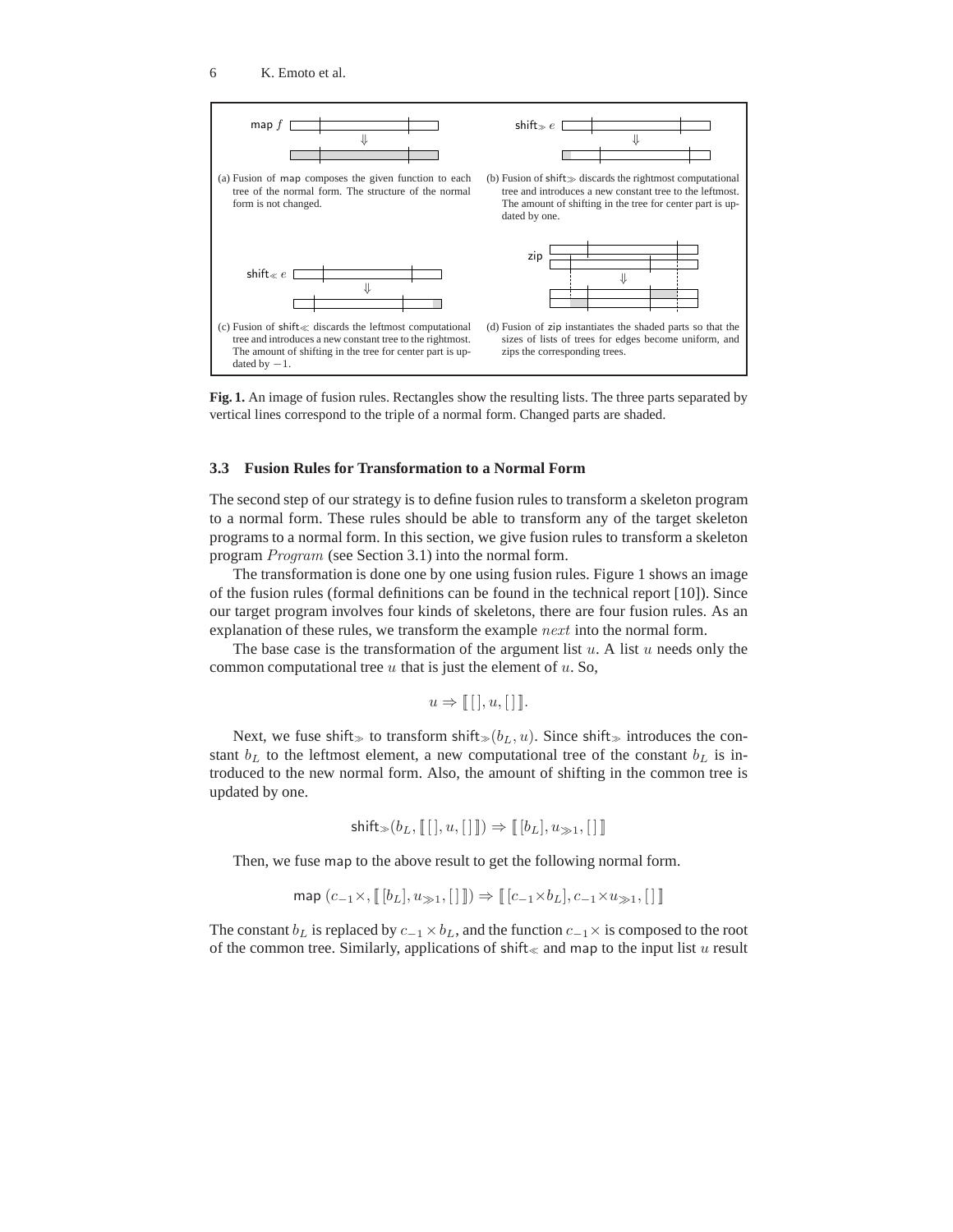in these normal forms:

$$
\begin{array}{l}\n\text{map}(c_0 \times, u) \Rightarrow \llbracket [\,], c_0 \times u, [\,]\rrbracket \,, \\
\text{map}(c_1 \times, \text{shift} \leq (b_R, u)) \Rightarrow \llbracket [\,], c_1 \times u \leq 1, [c_1 \times b_R] \rrbracket \,.\n\end{array}
$$

In the last transformation, a new tree is introduced by shift  $\leq$  to the rightmost, and the amount of shifting in the common tree is updated by one to the left.

Next, we perform fusion of zip to transform the following program part.

$$
\mathsf{zip}(v_0',v_1') = \mathsf{zip}(\llbracket\, [\,], c_0 \times u, [\,]\, \rrbracket, \llbracket\, [\,], c_1 \times u_{\ll 1}, [c_1 \times b_R] \, \rrbracket)
$$

Since the lengths of edge lists of two normal forms to be zipped are not the same (i.e. [ ] and  $[c_1 \times b_R]$  for the right edges), we have to make the lengths uniform by instantiating the common trees for center parts. The instantiation means to fix the indices in the common trees for elements on the edges. The instantiation and the zip of trees result in the following normal form. Here, the instantiation of the common tree of the first normal from  $c_0 \times u$  is  $c_0 \times u[0]$ , and it is zipped with the rightmost tree of the second normal form to make the new rightmost tree.

$$
\llbracket [\,],(c_0\times u,c_1\times u_{\ll 1}),[(c_0\times u\overleftarrow{[0]},c_1\times b_R)]\rrbracket
$$

Similarly, we obtain the following normal form for zip  $(v'_{-1}, \text{map}(add, \text{zip}(v'_0, v'_1)))$ :

$$
\begin{array}{ll}\n[[(c_{-1} \times b_L, add((c_0 \times u[0], c_1 \times u[1])))\n\quad (c_{-1} \times u_{\ll 1}, add((c_0 \times u, c_1 \times u_{\gg 1})))\n\end{array}, [(c_{-1} \times u[1], add((c_0 \times u[0], c_1 \times b_R)))]\n\end{array}
$$

Continuing these fusions, we finally obtain the normal form of the example *next*, which is shown in Eq. (1) of Section 3.2.

These four fusion rules and the base case rule can transform any skeleton program defined by *Program* into the normal form. We conclude this fact as a theorem.

**Theorem 1.** *Any skeleton program defined by* Program *can be transformed into the normal form by using the four fusion rules and the base case rule.*

*Proof.* This is proven by induction on the structure of *Program*. The base case is shown by the transformation of an input list. Induction cases are shown by the four fusion rules. A formal proof is given in the technical report [10]. □

#### **3.4 Parallel Implementation of Normal Form**

The third step of our strategy is to design parallel implementation of the normal form. In this section, we explain it briefly. The details are shown in the technical report [10].

Based on parallel implementation of existing skeletons [11], we design parallel implementation of the normal form with four steps: (1) distribution of input lists, (2) the first local computation, (3) global communication, (4) the second local computation. Figure 2 shows an image of computation of the normal form using two processors.

We will briefly explain the parallel implementation by the example  $next$ . First, we distribute the input list u by dividing it into two parts:  $u = u_1 + u_2$ . Each processor has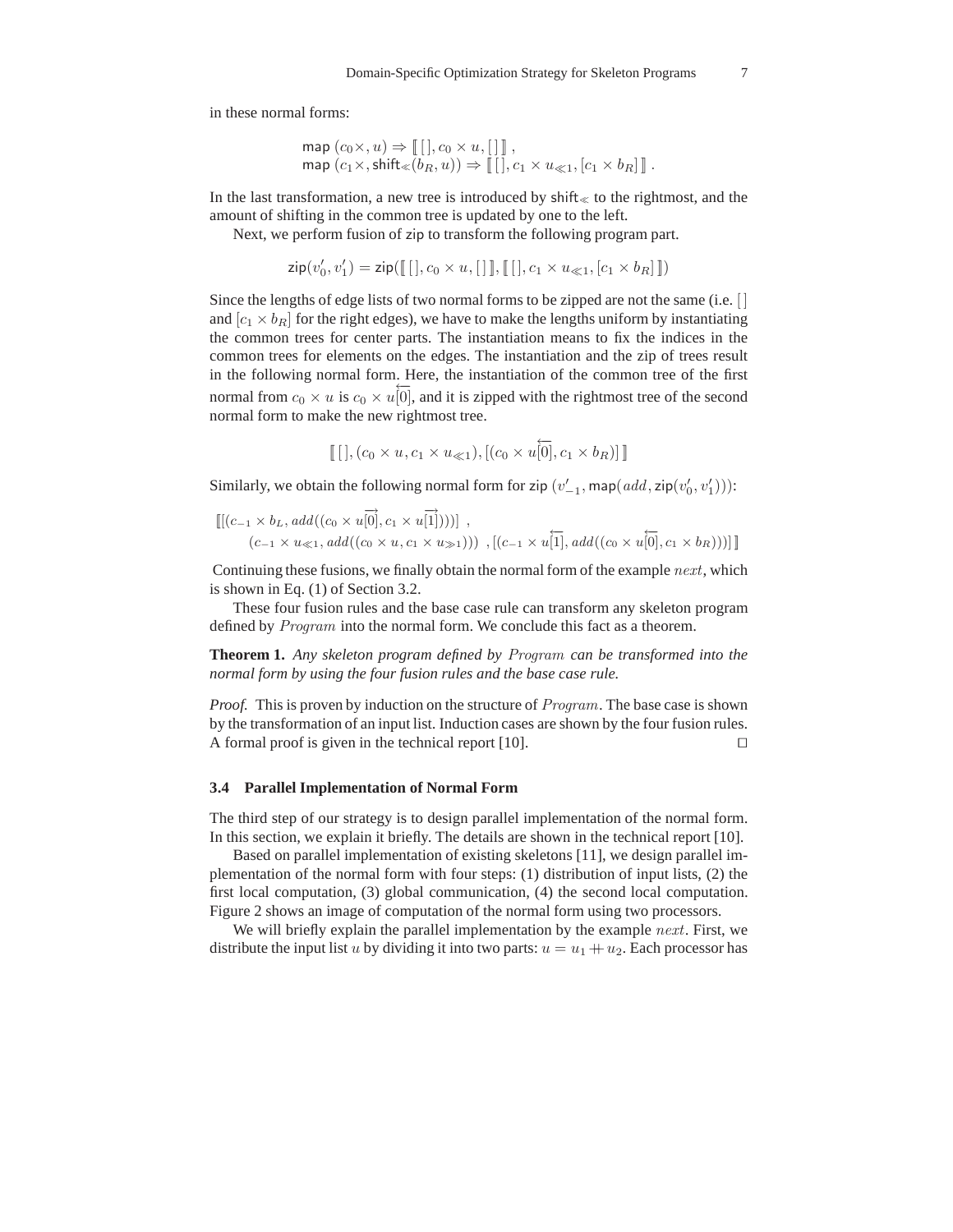

**Fig. 2.** An image of parallel implementation of the normal form (two processors).

a part of the divided list. Second, in the first local computation, processors calculate partial results in parallel. This is the main part of the whole computation. The computation is performed in a single loop in which the common computational tree of the center part is evaluated against each index. Therefore, creating no redundant intermediate data, the main part of the computation is efficient. Since elements on the edges of the distributed results need elements of both  $u_1$  and  $u_2$ , these elements are calculated after global communication. Third, in the global communication, neighboring processors communicate incomplete trees to each other to complete trees for their edges. Of course, the first local computation can hide the time of this communication phase. Fourth, in the second local step, each processor calculates the elements on the edges with those completed trees to complete the resulting distributed list. After these four steps, these completed results are gathered to the root processor, or become a new input to another normal form. Distribution of input will be skipped in the latter case.

#### **3.5 Experimental Result**

We implemented a small domain-specific optimizer for the case study. The system reads a skeleton program written with our parallel skeleton library SkeTo [11], and generates an optimized  $C++$  code. For the example  $next$ , we measured running times of a skeleton program written with SkeTo and an optimized program. We used a PC cluster where each node connected with Gigabit Ethernet has a CPU of Intel® Xeon® 2.80 GHz and 2GB memory, with Linux 2.4.21, GCC 4.1.1, and mpich 1.2.7.

Table 1 shows measured running times and speedups. Running time is of applying *next* 100 times to an input list of 10,000,000 elements. A speedup is a ratio of running time of a sequential program to running time of a parallel program.

The optimized program achieves ten times faster running time than the original skeleton program, and the same running time as a sequential program on one processor. This improvement was gained by elimination of redundant intermediate data and by covering communication time by the computation of center parts in a loop. Also, the optimized program achieves good speedups against the number of processors. These results show effectiveness of the proposed optimization.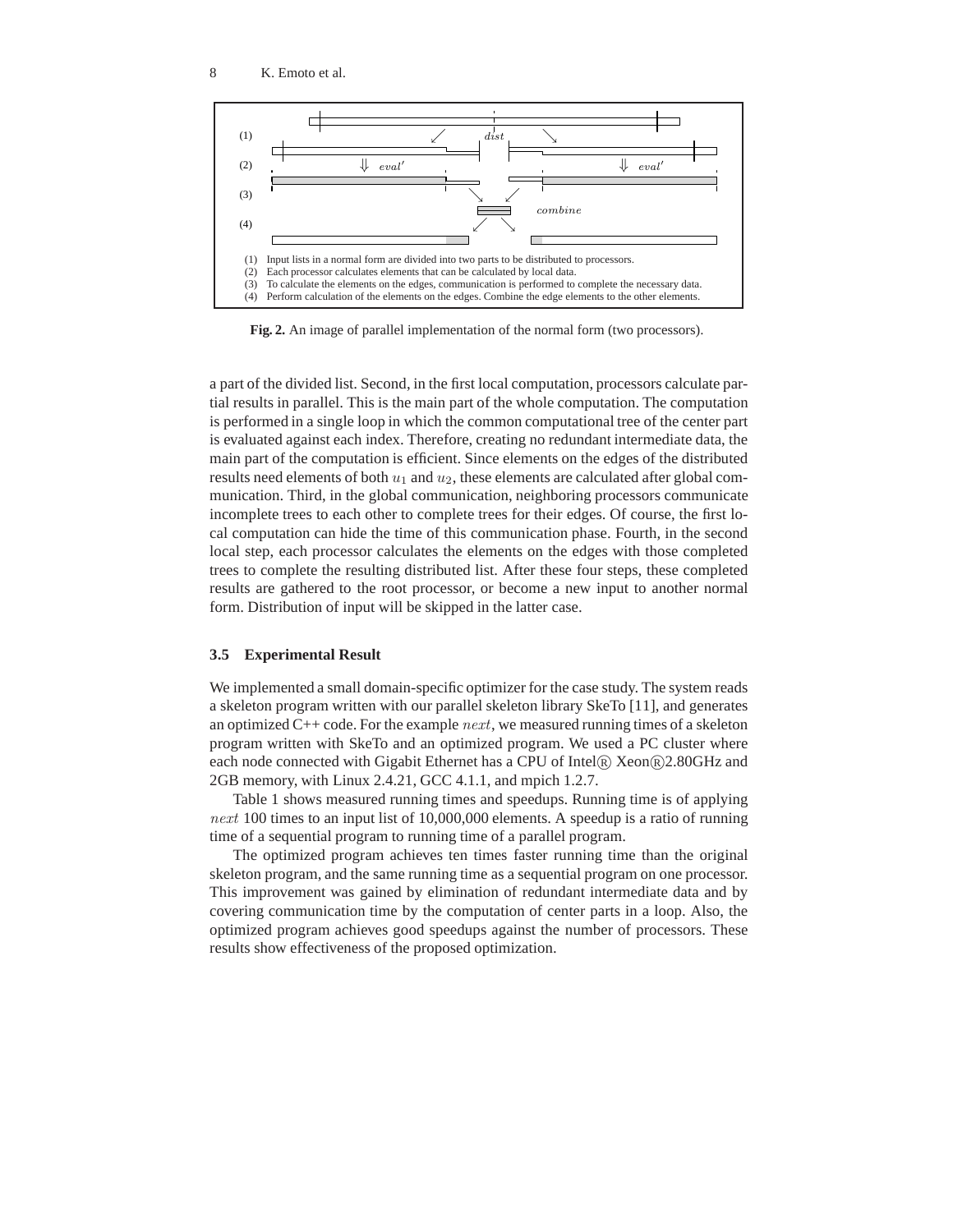| # <sub>processors</sub> |                                                                         |                                                       | 4 8 | 16 24 32 | 48 | 64 |
|-------------------------|-------------------------------------------------------------------------|-------------------------------------------------------|-----|----------|----|----|
| next                    | time (s) 210.25 100.84 48.12 24.41 13.31 8.86 6.52 4.70 3.50            |                                                       |     |          |    |    |
|                         | speedup   0.094   0.20   0.41   0.81   1.49   2.24   3.04   4.23   5.67 |                                                       |     |          |    |    |
| next_opt                | time $(s)$                                                              | 19.86  9.64  4.93  2.44  1.26  0.87  0.70  0.54  0.47 |     |          |    |    |
|                         | speedup                                                                 | 1.00 2.06 4.03 8.14 15.79 22.76 28.26 36.73 42.22     |     |          |    |    |

**Table 1.** Running times and speedups of parallel programs against the number of processors.

# **4 Discussion and Related Work**

One of the simplest fusion optimizations so far uses a general form called cataJ [6]. This cataJ has a function applied to each element of the input list, and an associative binary operator used to perform reduction on elements. Thus, cataJ can describe any computation written as composition of any number of map and at most one reduce (a skeleton to perform reduction) at the last. In this sense, cataJ is a normal form of skeleton programs of such compositions.

Hu et al. [5] proposed a general fusion optimization using a general form called accumulate and a set of fusion rules. The accumulate can describe skeleton scan, which calculates an accumulation of the input list with an associative binary operator, as well as map and reduce. So, it can be a normal form of skeleton programs described with compositions of these skeletons. Although accumulate can describe also shift $\gg$  and shift≪, it causes some overheads due to lack of consideration of elements on edges. Main overheads are as follows: (1) extensions of elements for uniform manipulation by the associative binary operator, and (2) logarithmic steps of interprocessor communications for general implementation of accumulation. Thus, we need to consider a specific fusion optimization, i.e. a normal form, fusion rules and efficient implementation.

The normal form of the case study extends these fusions optimizations with consideration of elements on edges introduced by shift≫ and shift≪. The normal form separates computation of edges from that of center part, so that it does not introduce the overheads accumulate causes. The normal form, instead, cannot deal with scan.

As extension of the normal form, we can add scan to the domain of target programs. The extended normal form has an associative binary operator as well as the triple of the normal form of the case study. Using this normal form, we can successfully optimize, for example, a skeleton program for solving tridiagonal matrix equations. The details are shown in [10].

## **5 Conclusion**

In this paper, we proposed a general strategy for domain-specific optimization of skeleton programs, and showed a case study for programs involving neighbor elements. Our strategy consists of the following three: (1) a normal form that abstracts computation of target skeleton programs, (2) a set of fusion rules to transform a skeleton program into the normal form, and (3) efficient parallel implementation of the normal form. The optimization is performed by transforming skeleton programs into normal forms with efficient implementation. A small system has been implemented and experiment results